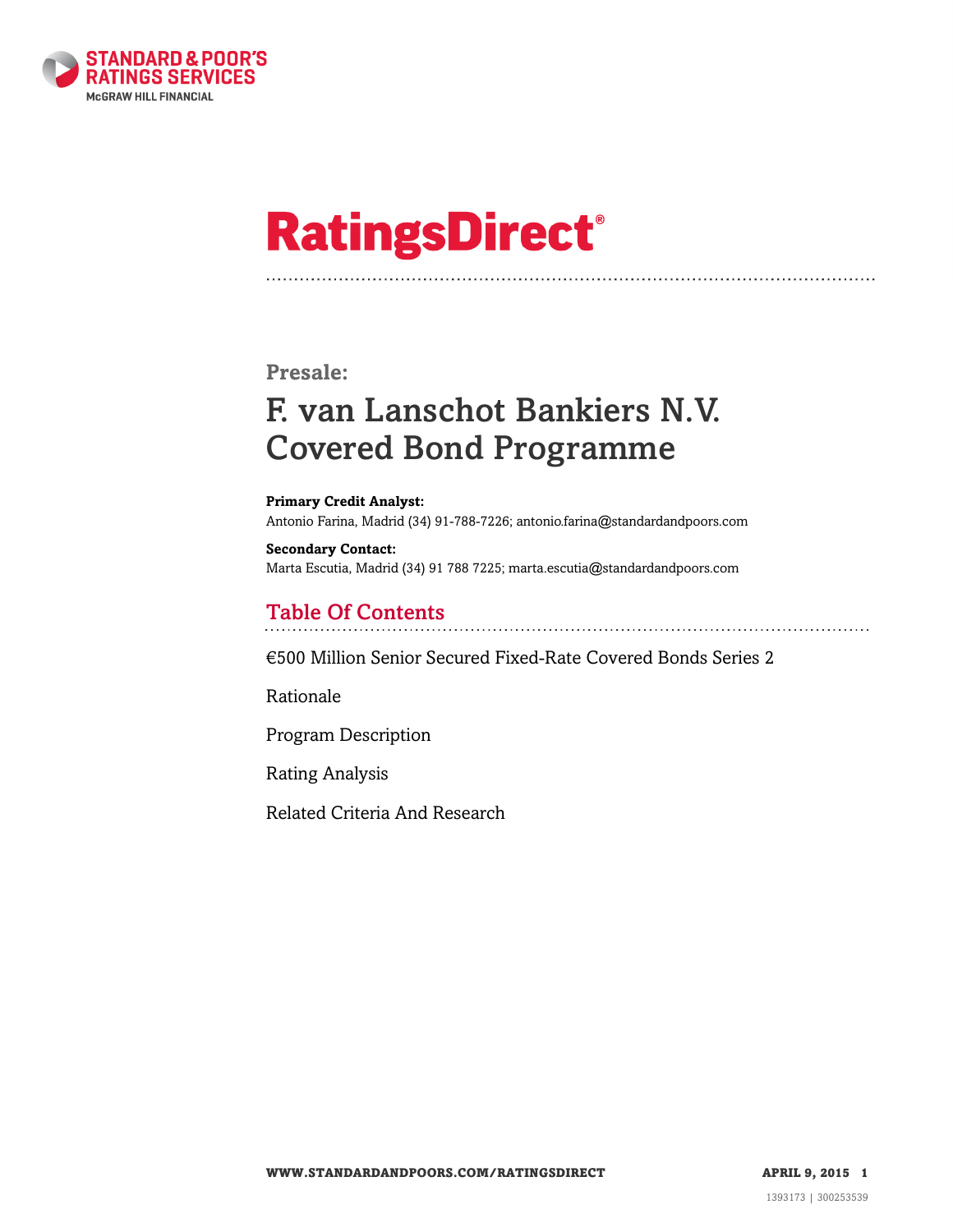## **Presale:** F. van Lanschot Bankiers N.V. Covered Bond Programme

## <span id="page-1-0"></span>€500 Million Senior Secured Fixed-Rate Covered Bonds Series 2

This presale report is based on information as of April 9, 2015. The ratings shown are preliminary. This report does not constitute a recommendation to buy, hold, or sell securities. Subsequent information may result in the assignment of final ratings that differ from the preliminary ratings.



#### **Major Rating Factors**

Strengths:

- Potential mismatches between the assets and liabilities are structurally mitigated, allowing us to delink the covered bond rating from the long-term issuer credit rating (ICR).
- The contractual credit enhancement exceeds the credit enhancement required at a 'AAA' rating level.
- The asset cover cover test mitigates risks such as set-off or deteriorating pool performance.

#### Weaknesses:

- The structure does not benefit from an interest rate swap.
- Cash belonging to the special-purpose entity (SPE) is mixed with cash belonging to the issuer and could be lost if F. van Lanschot becomes insolvent.
- Mortgage loan book performance is weaker than the average performance of other mortgage covered bond programs that we rate.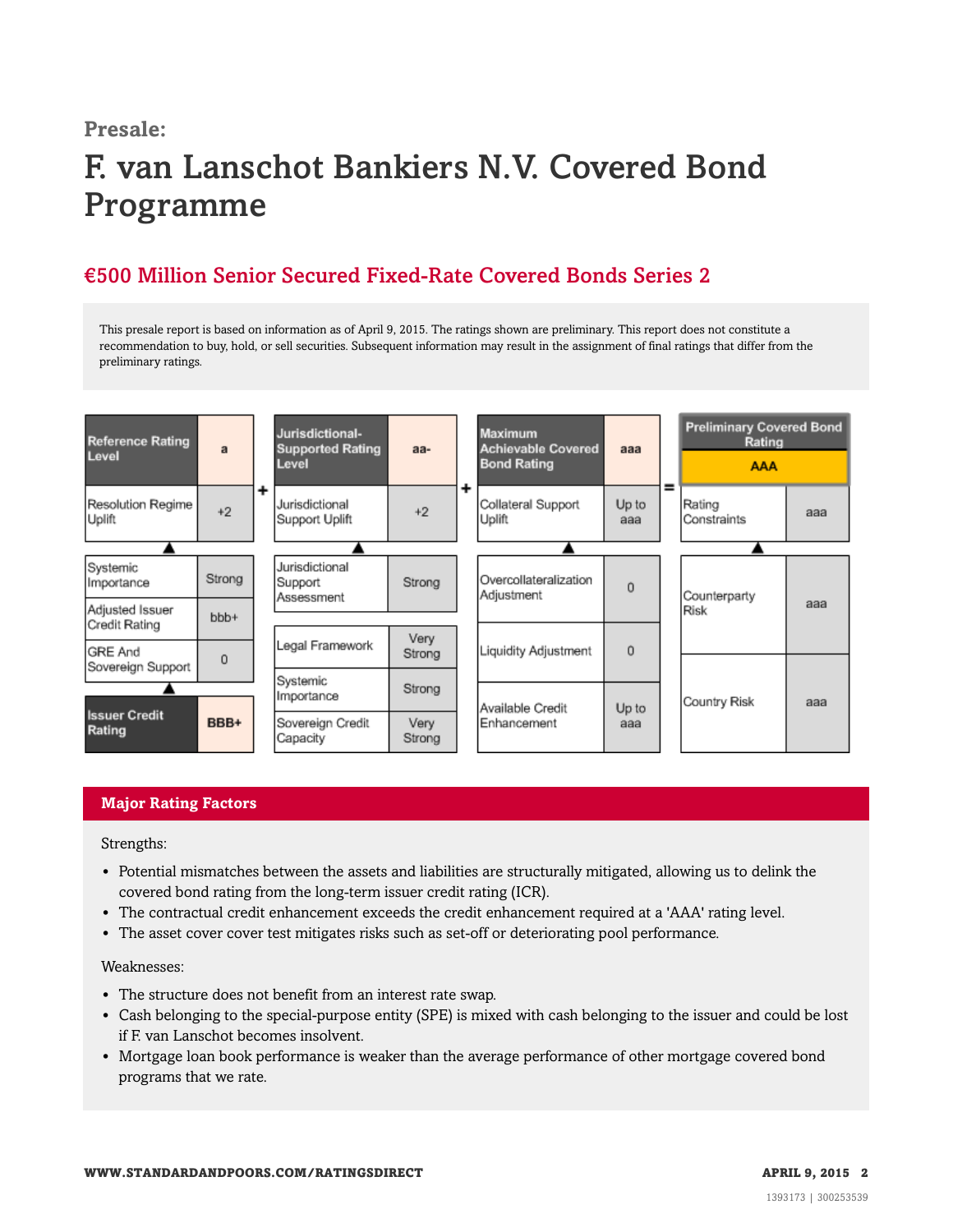## <span id="page-2-0"></span>Rationale

Standard & Poor's Ratings Services has assigned preliminary 'AAA' credit ratings to the inaugural public issuance from F. van Lanschot Bankiers N.V.'s (Van Lanschot) conditional pass-through covered bond program. On March 3, 2015, we assigned 'AAA' ratings to the conditional pass-through covered bond program and the first series issued under it (see "Dutch F. van Lanschot Bankiers' Conditional Pass-Through Covered Bond Program And First Issuance Assigned 'AAA' Rating").

Our covered bond ratings process follows the methodology and assumptions outlined in our "Covered Bonds Criteria," published on Dec. 9, 2014, and "Covered Bond Ratings Framework: Methodology And Assumptions," published on June 26, 2012.

We consider that the transaction documents, together with the Dutch legal and regulatory framework, will effectively isolate the cover pool assets for the benefit of the covered bondholders. This asset isolation allows us to assign a higher rating to the covered bonds than our long-term ICR.

We conducted a review of Van Lanschot's mortgage operations, which we view as prudent. We believe satisfactory procedures are in place to support our ratings on the covered bonds.

Van Lanschot is domiciled in The Netherlands, which is subject to the EU's Bank Recovery and Resolution Directive (BRRD). We consider that mortgage covered bonds have a strong systemic importance to The Netherlands. These factors increase the likelihood that Van Lanschot would continue servicing its covered bonds without accessing the cover pool or receiving jurisdictional support, even following a bail-in of its senior unsecured obligations. Therefore, under our covered bonds criteria, we assess the reference rating level (RRL) as 'a'.

We considered the likelihood for the provision of jurisdictional support. Based on a "strong" jurisdictional support assessment for mortgage programs in The Netherlands, we assigned two notches of uplift from the RRL. Therefore we assess the jurisdiction-supported rating level (JRL) as 'aa-'.

The program can switch the bullet payment obligation into a pass-through payment, allowing us to delink the ratings on the covered bonds from the JRL. The JRL constitutes a floor to our ratings, but the potential uplift granted by our analysis of the collateral support could exceed the four notches that we would grant to programs that are exposed to asset-liability mismatch risk.

We have reviewed the asset information provided as of Dec. 31, 2014. The provisional portfolio comprises solely Dutch residential mortgage loans. Based on our cash flow analysis, we believe that the available credit enhancement exceeds the required credit enhancement for a 'AAA' rating.

There are currently no rating constraints to the 'AAA' preliminary ratings relating to counterparty or country risks. We do not assign outlooks for ratings on programs whose creditworthiness we believe does not depend on that of the issuing bank.

We have based our analysis on criteria articles referenced in the "Related Criteria" section.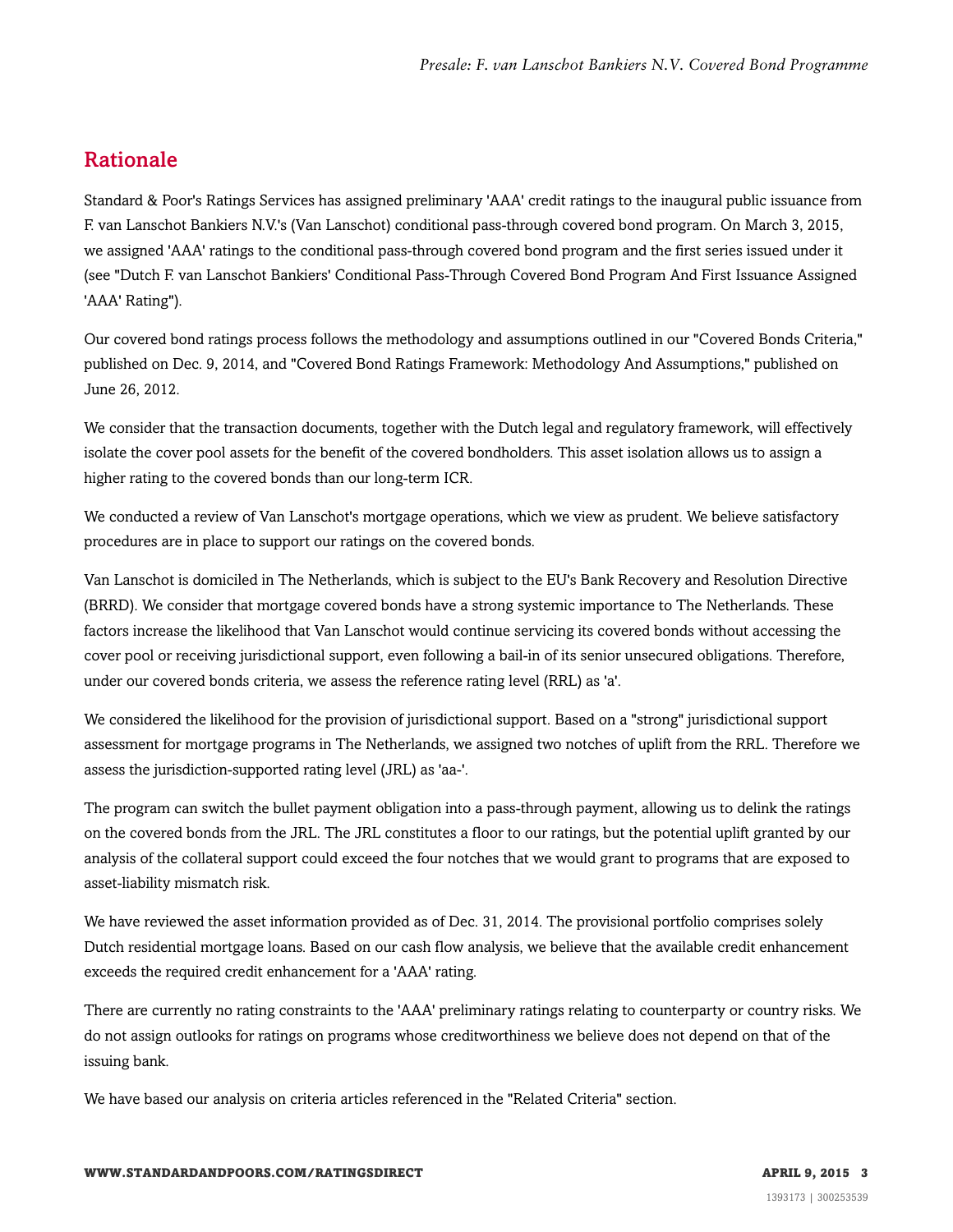## <span id="page-3-0"></span>Program Description

| Table 1                                      |                            |
|----------------------------------------------|----------------------------|
| Van Lanschot Mortgage Covered Bond Program*  |                            |
| Jurisdiction                                 | The Netherlands            |
| Year of first issuance                       | 2015                       |
| Covered bond type                            | Structured                 |
| Outstanding covered bonds (mil. $\epsilon$ ) | 500.5 (including series 2) |
| Redemption profile                           | Conditional pass-through   |
| Underlying assets                            | Residential mortgages      |
| Jurisdictional support uplift (notches)      | 2                          |
| Unused notches for jurisdictional support    | $\Omega$                   |
| Target credit enhancement (%)                | 7                          |
| Available credit enhancement (%)             | 30.8                       |
| Collateral support uplift (notches)          | 3                          |
| Unused notches for collateral support        | N/A                        |
| Total unused notches                         | N/A                        |

\*Based on data as of Dec. 31, 2014. §A covered bond law in The Netherlands governs the program, together with the program's documentation. N/A--Not applicable.

The mortgage covered bonds issued by Van Lanschot's conditional pass-through covered bond program will constitute senior unsecured unsubordinated obligations of Van Lanschot.

If Van Lanschot is unable to pay the outstanding covered bonds, the Van Lanschot Conditional Pass-Through Covered Bond Company B.V. (CBC) will guarantee payments on the bonds.

The CBC is a bankruptcy-remote SPE with the mandate to manage the mortgage receivables in the cover pool and to guarantee payment of the covered bonds to the noteholders. In order to enable the CBC to guarantee payments on the covered bonds, Van Lanschot will sell the cover pool assets to the SPE at closing and further sales may take place regularly.

Borrowers will make their payments to a bank account in the issuer's name. Therefore the program will be exposed to commingling risk because cash belonging to the CBC will be mixed with cash belonging to the issuer and could be lost if Van Lanschot becomes insolvent. Such payments will be received on the first day of each month and transferred to an account in the CBC's name on the 14th day of each month.

At closing, the CBC will not enter into an interest rate swap agreement to mitigate interest rate risk. Such risk is partially mitigated by the fact that the bonds pay a fixed interest rate and by the fact that the servicer is contractually obliged to offer a reset rate that is at least equal to 1.5%. Moreover, the program documentation allows the CBC to enter into a portfolio or interest rate swap after closing.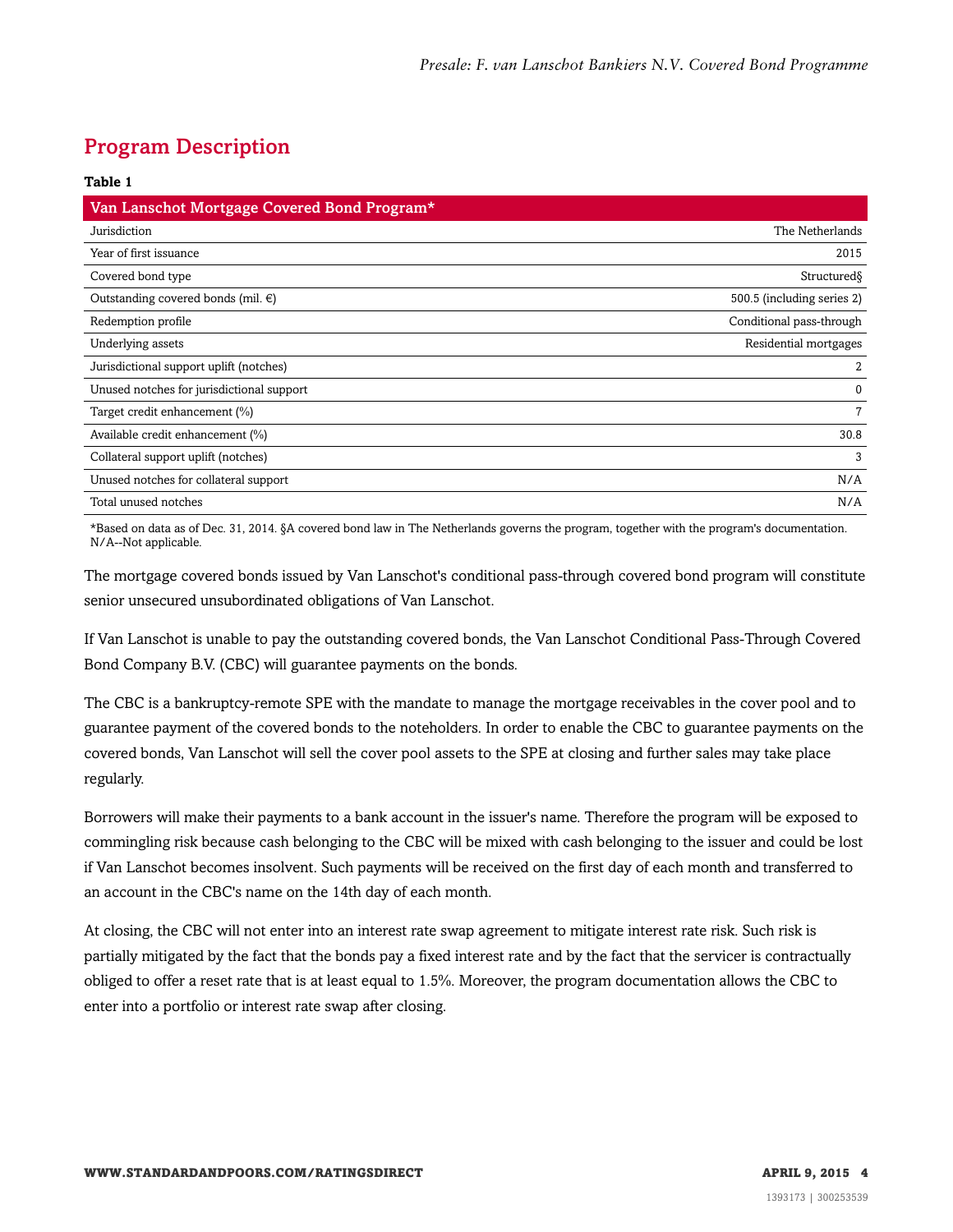



Van Lanschot will pay interest and principal on each series of covered bonds on the respective scheduled payment dates. The program is structured in such a way that, following an issuer bankruptcy and upon certain trigger events materializing, the redemption of the notes will switch to pass-through and the scheduled maturity date of the covered bond will become extended to the legal final maturity date. In "pass-through mode" the covered bond will continue to pay timely interest and the legal final maturity date is 32 years after the scheduled maturity date.

The covered bonds will switch to pass-through if either of two events materialize: First, if Van Lanschot has defaulted on its obligations and the CBC does not have sufficient funds available and is not able to sell or refinance sufficient assets to redeem a maturing covered bond; or if Van Lanschot has defaulted, the CBC guarantee is in place, but the requirements under the amortization test are not met.

The possibility to extend the scheduled maturity date, as well as to switch the bullet payment obligation into a pass-through payment, allows us to delink the rating on the covered bond from the JRL.

This means that the JRL constitutes a floor to our rating, but the potential uplift granted by analysis of the collateral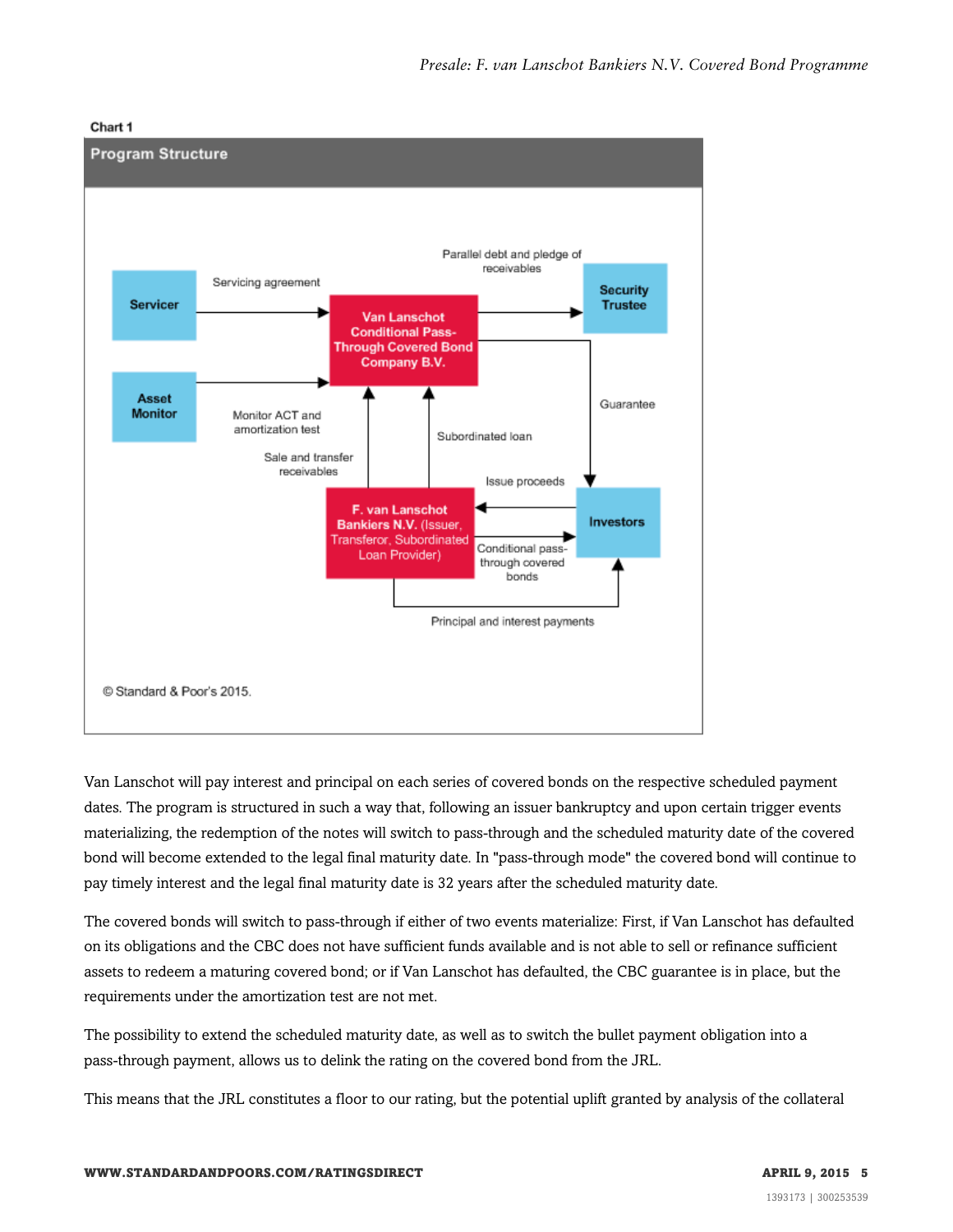support could exceed the four notches that we would grant to programs that are exposed to asset-liability mismatch risk.

Two tests control that the overcollateralization does not decrease below a minimum predetermined level. Prior to issuer insolvency, the monthly asset cover test (ACT) monitors the level of credit enhancement. If this falls below the minimum commitment, the issuer will undertake its best efforts to transfer collateral to the CBC to ensure that the ACT is met by the next monthly evaluation. As long as the breach of the ACT is not cured, the issuer cannot issue new covered bonds and the CBC cannot transfer funds back to the issuer.

After issuer bankruptcy the monthly amortization test determines if there is at least 15% overcollateralization available to the program. If the amortization test is breached, all covered bonds will become pass-through covered bonds and the CBC will be required to use all funds available to redeem all covered bonds pro rata.

In order to redeem the covered bonds after issuer bankruptcy, the CBC will use its best efforts to sell randomly selected parts of the cover pool every six months. However, this sale or refinance and subsequent redemption of the respective bonds may not result in a deterioration of the amortization test. If the CBC is not able to sell the partial portfolio for the amount required, the relevant series will be redeemed if funds are available.

The CBC maintains a reserve account, on which the minimum amount must cover the higher of (i) the sum of interest payments falling due in the following three months, and (ii) the aggregate of the accrued interest for all series since the last interest payment date of each respective series, plus the sum of 0.03% of the outstanding covered bonds and €62,500. The CBC may use the reserve account on every day from, and including, the date on which the guarantee is valid.

| <b>Program Participants</b>             |                                                                                          |                    |                      |
|-----------------------------------------|------------------------------------------------------------------------------------------|--------------------|----------------------|
| Role                                    | Name                                                                                     | Rating             | Rating<br>dependency |
| Issuer                                  | F van Lanschot Bankiers N.V.                                                             | BBB+/Stable/A-2    | No                   |
| Guarantor                               | Van Lanschot Conditional Pass-Through Covered Bond Company<br>B.V.                       | <b>NR</b>          | No                   |
| Arranger                                | F van Lanschot Bankiers N.V.                                                             | BBB+/Stable/A-2    | No                   |
| Co-arranger                             | Rabobank Nederland, based on the rating on the parent bank.                              | $A+$ /Negative/A-1 | No                   |
| CBC account bank                        | Société Générale S.A., Amsterdam Branch                                                  | A/Negative/A-1     | Yes                  |
| Trustee                                 | Stichting Security Trustee Van Lanschot Conditional Pass-Through<br>Covered Bond Company | <b>NR</b>          | No                   |
| Servicer                                | F. van Lanschot Bankiers N.V.                                                            | BBB+/Stable/A-2    | No                   |
| Asset monitor                           | PricewaterhouseCoopers Accountants N.V.                                                  | <b>NR</b>          | No                   |
| Principal paying agent and<br>registrar | Citibank, N.A., London Branch, based on the rating on the parent<br>bank.                | $A/Stable/A-1$     | No                   |

#### **Table 2**

NR--Not rated.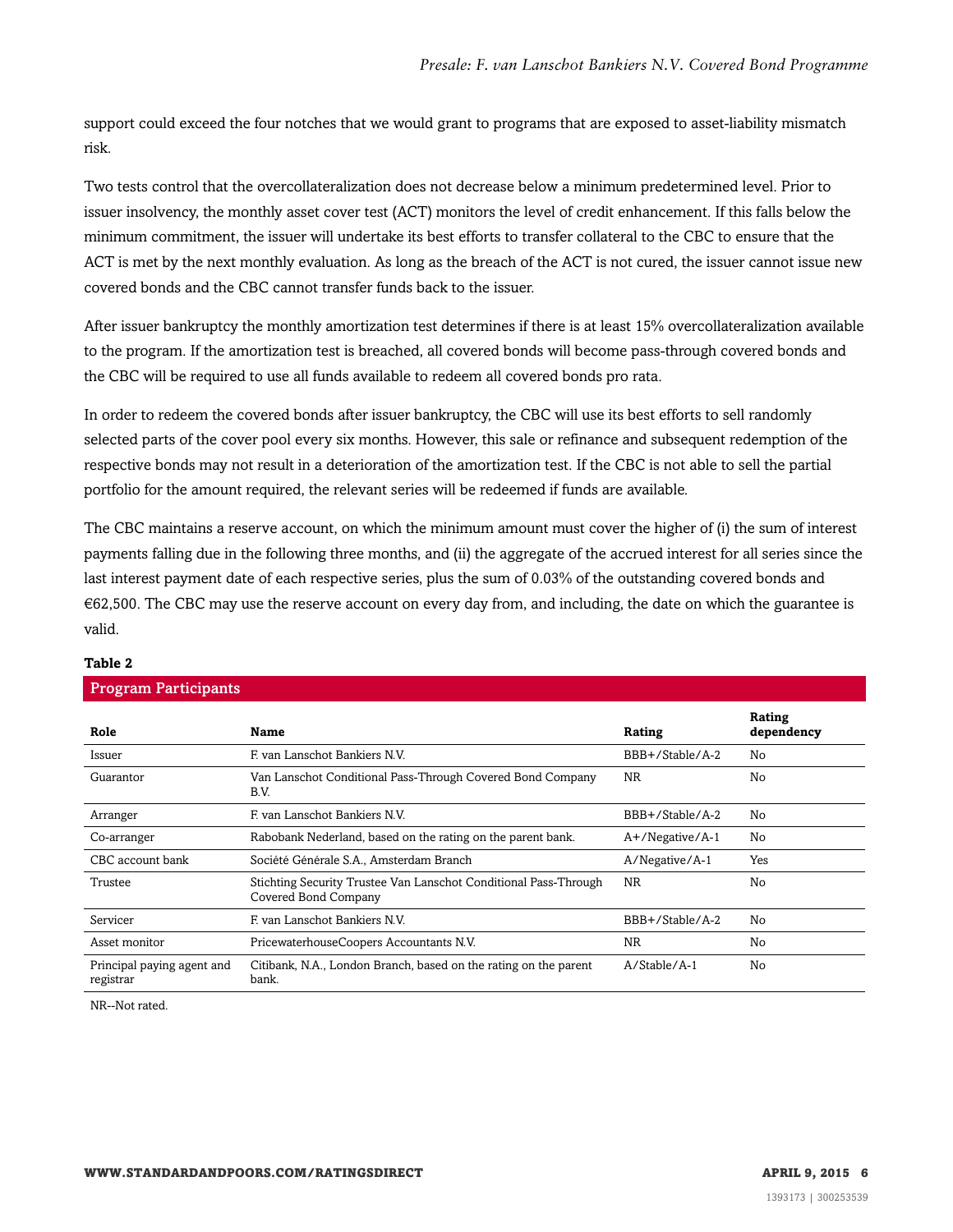## <span id="page-6-0"></span>Rating Analysis

#### Legal and regulatory risks

We base our legal analysis on our "Europe Asset Isolation And Special-Purpose Entity Criteria--Structured Finance," criteria, published on Sept. 13, 2013, and our covered bond ratings framework.

The covered bonds are governed by the Dutch covered bond framework. The Dutch general framework is principle-based and was introduced as secondary legislation in the Dutch Financial Supervision Act ("Wet op het financieel toezicht"). It comprises the Decree on Prudential Rules Regulation ("Besluit prudentieel toezicht Wft") and the Implementing Regulation ("Uitvoeringsregeling Wft"). In January 2015, a revised legislative framework came into force. The new legislation is incorporated into the Dutch Financial Supervision Act and introduces, among other provisions, mandatory asset cover tests, including a 5% minimum overcollateralization, mandatory liquidity buffer, and mandatory audits.

As is typical for structured covered bonds, the detailed provisions applicable to Van Lanschot's conditional pass-through covered bonds are established via contractual obligations.

From our analysis we have concluded that the cover pool assets are effectively isolated for the benefit of covered bondholders. This asset isolation allows us to assign a higher rating to the covered bond program than the long-term ICR on Van Lanschot.

In order to grant a security interest over its assets, the CBC and the security trustee entered into a parallel debt agreement for the benefit of the secured parties. Under this agreement, the guarantor undertakes, through parallel debt, to pay the security trustee the amounts due by it to the secured parties. It thereby creates a claim of the security trustee, which can be validly secured by the rights of pledge created by the pledge agreements.

We have examined whether we can rely on the cover pool cash flows to serve the covered bonds if the issuer becomes insolvent. In our view, this implies that two key preconditions are satisfied: First, that we can reasonably expect that the CBC would not go bankrupt; and, second, that we can be comfortable that the CBC would serve the guarantee if the issuer becomes insolvent.

We have analyzed the CBC within the framework of our SPE criteria. Standard & Poor's generally regards an entity that satisfies these criteria as sufficiently protected against both voluntary and involuntary insolvency risks. We have concluded the CBC establishment follows our SPE criteria and that we can therefore treat the CBC as a bankruptcy-remote entity in our analysis.

We have also analyzed the CBC guarantee based on our guarantee criteria (see "Guarantee Criteria--Structured Finance," published on May 7, 2013). The guarantee criteria are intended to minimize the risk that a guarantor may be excused from making a payment necessary for paying the holders of rated debt. Therefore, we would normally expect these criteria to be satisfied before giving credit to the guarantee. We have concluded that the CBC guarantee is in line with our guarantee criteria, and therefore we give benefit to the guarantee agreement in the program.

In our view, the program is exposed to commingling and set-off risks. The former because cash belonging to CBC is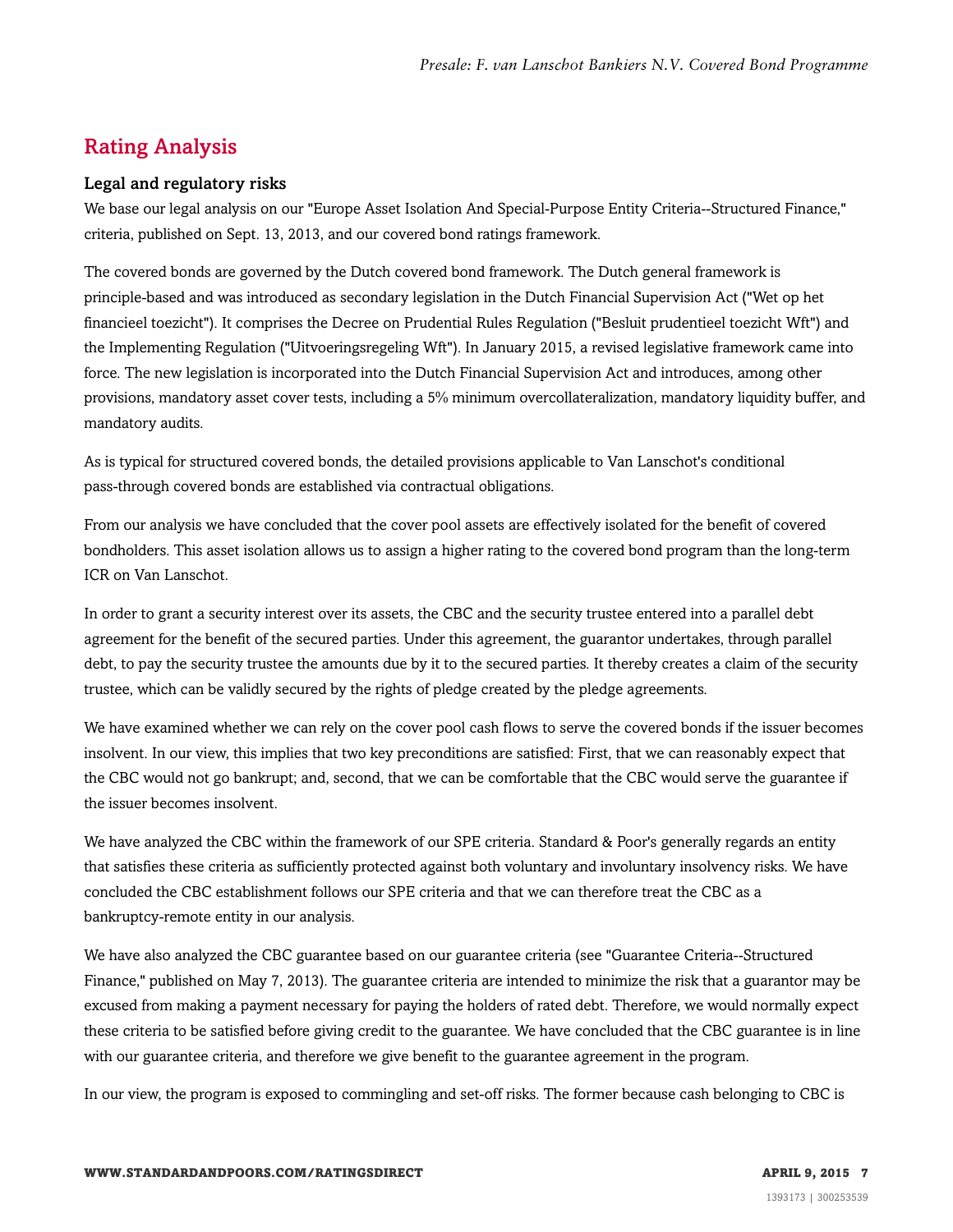mixed with cash belonging to the issuer and could be lost if Van Lanschot becomes insolvent. We have stressed this risk in our cash flow model by assuming that two months of collections are lost. The latter because Van Lanschot is a deposit-taking institution and borrowers may lose their deposits if the issuer becomes insolvent. Moreover, Van Lanschot is offering saving mortgages and bank and credit mortgages to its clients, which exposes the cash flow payments to further set-off risks. The ACT mitigates these risks, by reducing the amount of eligible assets against which it can issue covered bonds by the potential set-off risk exposure.

#### Operational and administrative risks

In our opinion, there is no operational risk from the cover pool's management and loan origination that would constrain the covered bond rating to the same level as the long-term ICR.

We believe that it is highly likely that a replacement cover pool manager could be appointed if the issuer were to become insolvent. We consider The Netherlands to be an established covered bond market and we believe that the mortgage assets in Van Lanschot's cover pool do not comprise product features that would materially limit the range of available replacement cover pool managers or servicers.

Van Lanschot is a midsize bank within the Dutch banking system and the second largest private bank in this market. The bank focuses on three business lines: private banking, asset management, and merchant banking. Its mortgage pool as of end-2014 accounted for  $\epsilon$ 5.83 billion, approximately 53% of its total assets.

Van Lanschot's core clients are wealthy individuals and individuals starting to build up wealth in The Netherlands and Belgium. The origination of private banking mortgage loans occurs at Van Lanschot's branch offices, whereas bankers via telephone manage the origination of personal banking clients, handling the mortgage applications by the mortgage center's mortgage specialist. The bank offers three types of mortgage loans: annuity, linear, or bullet.

We view the bank's underwriting criteria as prudent. Our view is also supported by the low level of delinquencies on Van Lanschot's mortgages.

Our analysis of operational risk follows the principles laid out in our covered bond ratings framework and "Global Framework For Assessing Operational Risk In Structured Finance Transactions," published on Oct. 9, 2014.

#### Resolution regime analysis

Van Lanschot is domiciled in The Netherlands, which is subject to the EU's BRRD. We assess the systemic importance for Dutch mortgage programs as "strong" (see "Assessments For Jurisdictional Support According To Our Covered Bond Criteria," published on Dec. 22, 2014). Under our covered bonds criteria, this means the RRL can be two notches above the adjusted long-term ICR (adjusted by removing the uplift allocated to reflect extraordinary government support to the issuer). This uplift recognizes that resolution regimes like the BRRD increase the probability that an issuer could service its covered bonds even following a default on its senior unsecured obligations because the law exempts covered bonds from bail-in risk if there is a bank resolution. We consider this as an internal form of support, because the bail-in of certain creditors of the issuer does not require direct government support.

Given that the long-term ICR on Van Lanschot does not incorporate any notches of uplift due to government support, the adjusted ICR and the ICR are at the same level, 'bbb+', and the RRL is 'a', which reflects the two-notch uplift due to the strong systemic importance.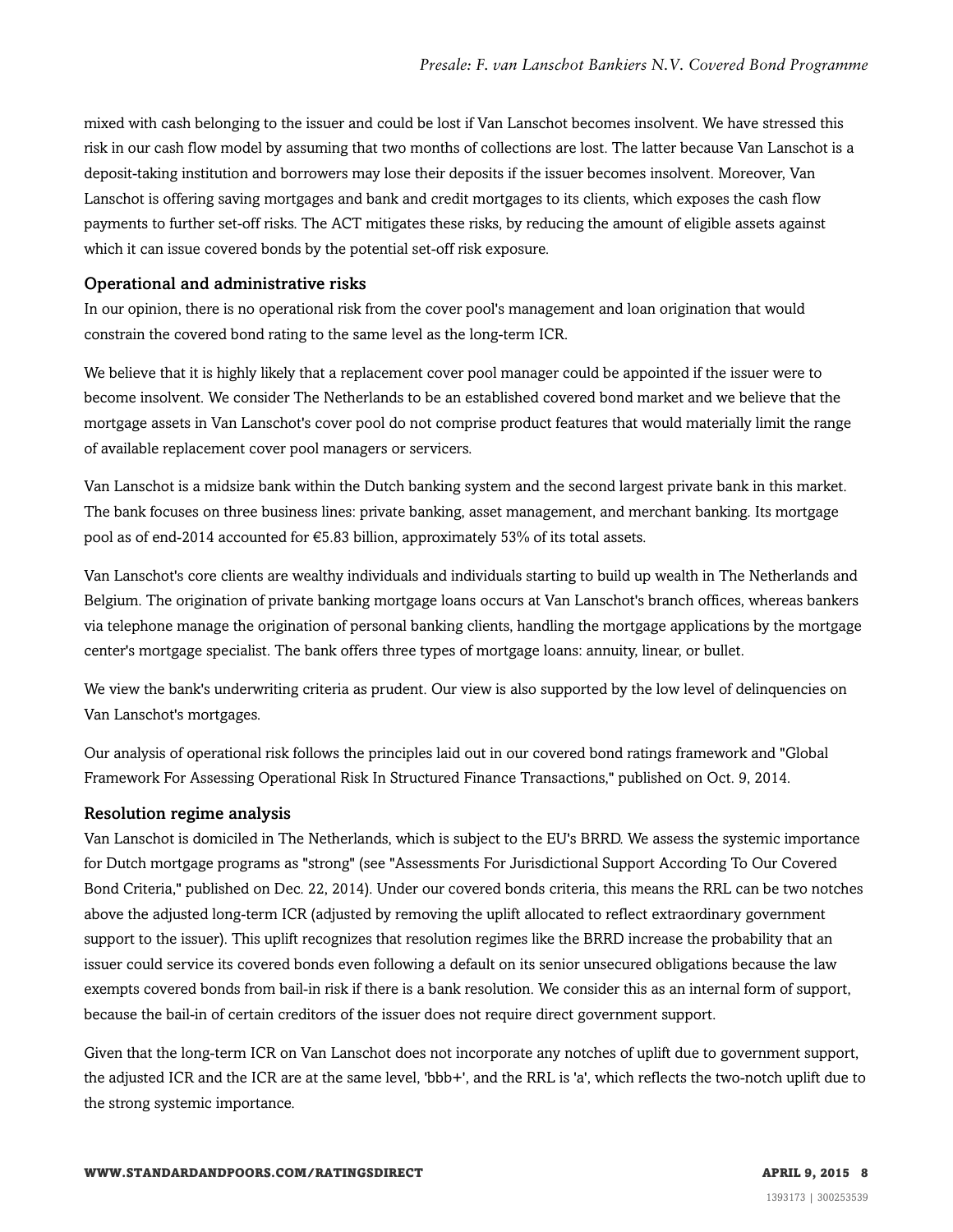#### Jurisdictional support analysis

In our jurisdictional support analysis, we assess the likelihood that a covered bond program facing stress would receive support from a government-sponsored initiative instead of from the liquidation of collateral assets in the open market.

Our assessment of the expected jurisdictional support for Dutch mortgage programs is "strong". Under our covered bonds criteria, this means that the program can receive up to two notches of jurisdictional uplift over the RRL. The JRL is therefore 'aa-'.

#### Collateral support analysis

The provisional cover pool comprises Dutch residential mortgage loans originated by Van Lanschot (see table 2). We base our analysis on loan-by-loan data as of a cut-off date of Dec. 31, 2014.

The €661 million cover pool is fairly granular. It currently includes 3,279 loans granted to 1,626 borrowers. These loans currently represent on average 86.7% of the property's reported foreclosure value, expressed as the loan-to-foreclosure value ratio (LTFV).

Dutch property prices have fallen since 2009, but stabilized during 2014 (see "Low Interest Rates Are Only Slowly Reviving Europe's Housing Markets," published on Feb. 5, 2015, and "Dutch RMBS Index Report Q3 2014: Collateral Performance Improves Further Despite A Flagging Economic Recovery," published on Nov. 21, 2014). After taking into account our indexation and adjustments for house price index developments, the cover pool's adjusted weighted-average loan-to-value (LTV) ratio is 91.6%.

The weighted-average seasoning of the portfolio is about 10 years and the interest rate on 79.4% of these loans is a fixed rate, with an average reset period that is close to three years. 70.3% of the loans are interest only, with monthly payment intervals. All mortgages are lent on owner-occupied properties.

The below tables provide an overview on the cover pool's composition.

#### **Table 3**

| <b>Cover Pool Composition</b>        |                |                              |  |
|--------------------------------------|----------------|------------------------------|--|
| --As of Dec. 31, 2014--              |                |                              |  |
| Asset type                           | Value (mil. €) | Percentage of cover pool (%) |  |
| Mortgage type 1 (e.g., residential)* | 661            | 100                          |  |
| Mortgage type 2 (e.g., commercial) 0 |                |                              |  |
| Substitute assets                    | 0              |                              |  |
| Other asset type                     | 0              |                              |  |
| Total                                | 661            |                              |  |

\*Net of saving deposits.

#### **Table 4**

| <b>Key Credit Metrics</b>                  |         |  |
|--------------------------------------------|---------|--|
| --As of Dec. 31, 2014--                    |         |  |
| Average loan size $(\epsilon)$             | 406.306 |  |
| Weighted-average LTV ratio $(\%)^*$        | 91.56   |  |
| Weighted-average loan seasoning (months) § | 120.5   |  |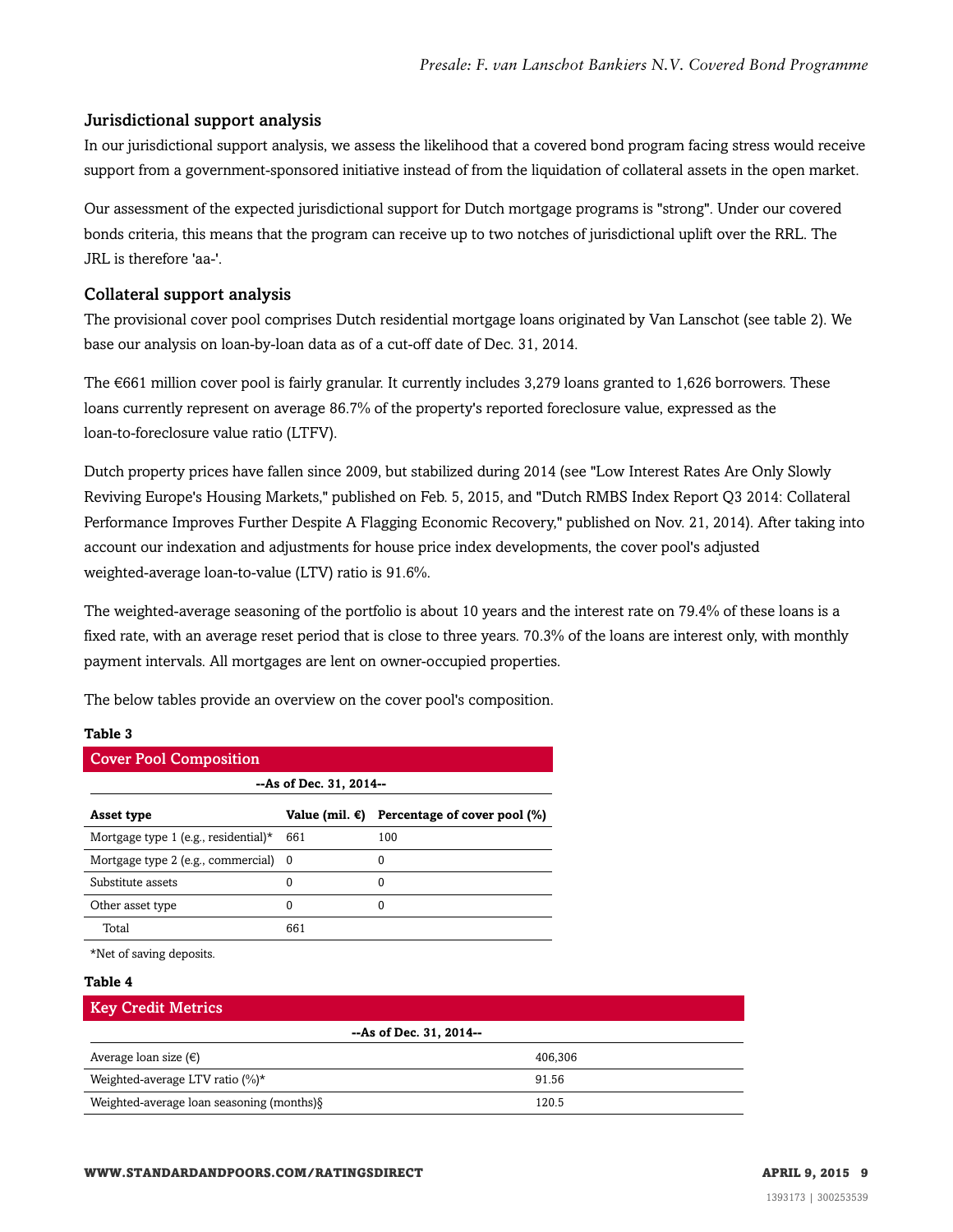#### **Table 4**

| <b>Key Credit Metrics (cont.)</b>  |                       |
|------------------------------------|-----------------------|
| Balance of loans in arrears (%)    | 0.7                   |
| Owner occupied properties (%)      | 100                   |
| Interest rate type                 | 79.4 fixed-rate loans |
| Weighted-average interest rate (%) | 4.00                  |
| Credit analysis results:           |                       |
| WAFF $(\% )$                       | 18.45                 |
| WALS $(\% )$                       | 37.65                 |
| AAA credit risk $(\%)$             | 6.95                  |
| <b>Country averages:</b>           |                       |
| WAFF $(%)$                         | 14.78                 |
| WALS $(\% )$                       | 29.21                 |
| AAA credit risk (%)                | 4.32                  |

\*Loan-to-foreclosure value adjusted for developments in the house-price index. §Seasoning refers to the elapsed loan term.

#### **Table 5**

| Pool Assets By Loan Size              |       |  |  |
|---------------------------------------|-------|--|--|
| As of Dec. 31, 2014                   |       |  |  |
| (€ '000s)<br>Percentage of cover pool |       |  |  |
| $0 - 400$                             | 29.89 |  |  |
| 400-500                               | 10.22 |  |  |
| 500-600                               | 10.83 |  |  |
| 600-700                               | 8.84  |  |  |
| 700-800                               | 7.86  |  |  |
| 800-900                               | 5.59  |  |  |
| 900-1000                              | 6.53  |  |  |
| Greater than 1000                     | 20.25 |  |  |

#### **Table 6**

#### LTV Ratios

#### **As of Dec.31, 2014**

| $(\%)$                      | Current loan-to-foreclosure value Current loan-to-indexed value |       |
|-----------------------------|-----------------------------------------------------------------|-------|
| Below 50                    | 17.23                                                           | 16.45 |
| 50-60                       | 3.84                                                            | 4.38  |
| 60-70                       | 5.37                                                            | 5.13  |
| 70-80                       | 7.96                                                            | 6.72  |
| 80-90                       | 8.67                                                            | 6.85  |
| 90-100                      | 13.57                                                           | 10.42 |
| 100-110                     | 19.11                                                           | 14.95 |
| 110-120                     | 14.54                                                           | 15.28 |
| 120-130                     | 9.71                                                            | 10.47 |
| Above 130                   | 0.00                                                            | 9.36  |
| Weighted-average LTV ratios | 86.66                                                           | 91.56 |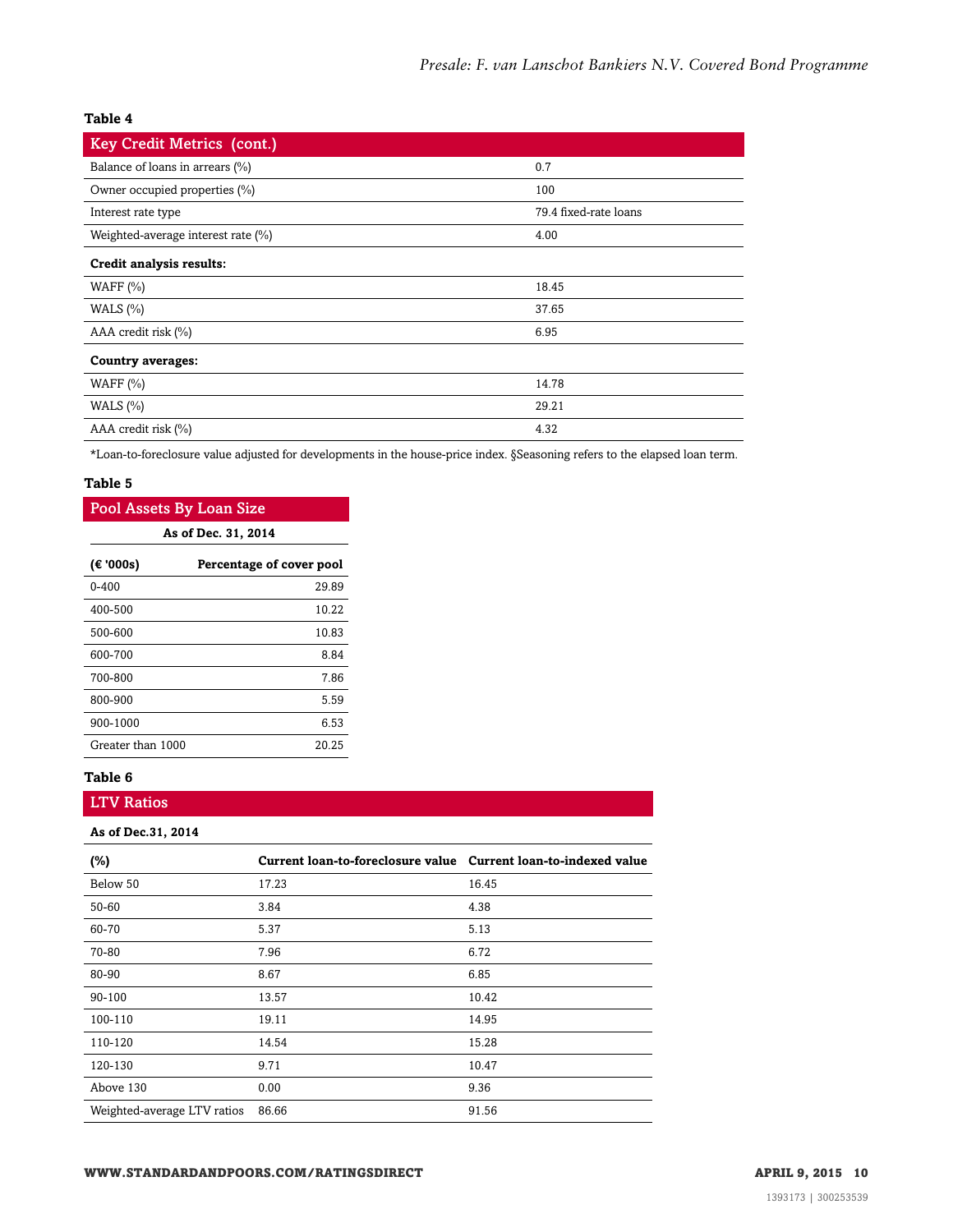#### Eligibility criteria

The mortgages included in the cover pool have to fulfill (among others) the following conditions:

- The loans are any of the following, or a combination of linear mortgage loans, interest-only mortgage loans, annuity mortgage loans, investment mortgage loans, insurance savings mortgage loans, and life mortgage loans.
- Each borrower in the cover pool is a private individual and a resident of The Netherlands.
- The maximum LTV ratio on loans issued after August 2011 is 104%; loans originated before this date may have a LTFV ratio of up to 125%.
- None of the borrowers is an employee of the transferors.
- The interest rate for each mortgage receivable is at least 1.5%.
- The borrower has paid at least the first installment on the mortgage.
- The borrowers are not in material breach of their mortgage loans (to the best knowledge of the transferor).

We assess the credit quality of a typical residential mortgage cover pool by estimating the credit risk associated with each loan in the pool. For this Program, we based this loan-level analysis on our Dutch residential mortgage-backed securities (RMBS) methodology and assumptions (see "Dutch RMBS Market Overview And Criteria", published on Dec. 16, 2005).

We then calculate the aggregate risk to assess the cover pool's overall credit quality. In order to quantify the potential losses associated with the entire pool, we weight each loan's foreclosure frequency and loss severity by its percentage of the total pool balance. The product of this weighted-average foreclosure frequency (WAFF) and weighted-average loss severity (WALS) estimates the required loss protection, assuming all other factors remain unchanged.

As of Dec. 31, 2014, we estimate a WAFF of 8.45% and a WALS of 37.65%.

We based these metrics on the 'AAA' credit stresses that we applied.

The stressed defaults (WAFF) and expected loss given defaults (WALS) are higher than the average of the other Dutch covered

bond programs that we rate. This is mainly due to the weighted-average LTV ratios being higher than other programs that we rate and due to the greater average loan size.

Our analysis of the covered bonds' payment structure shows that cash flows from the cover pool assets would be sufficient, at the given rating, to make timely payment of interest and ultimate principal to the covered bond on its legal final maturity.

The program involves no swap at closing that would mitigate the interest rate risk. We have thus taken interest rate risk into account in modeling the collateral composition in our cash flow analysis. With a weighted-average interest rate of 4% on the assets, the program currently benefits from relatively high excess spread. However, it is uncertain to what interest rates the mortgages in the cover pool will be reset in future. Under the transaction documents, the servicer undertakes to maintain an interest rate floor of 1.5% on each loan. Yet, in our view, the interest rates set by other lenders in the market may limit the servicer's ability to set interest rates at the 1.5% minimum level. Therefore, we have also tested scenarios where most of the borrowers refinance with another mortgage lender on the switch date and the cover pool receives less than par on the refinancing date, as borrowers may ask the servicer to compensate for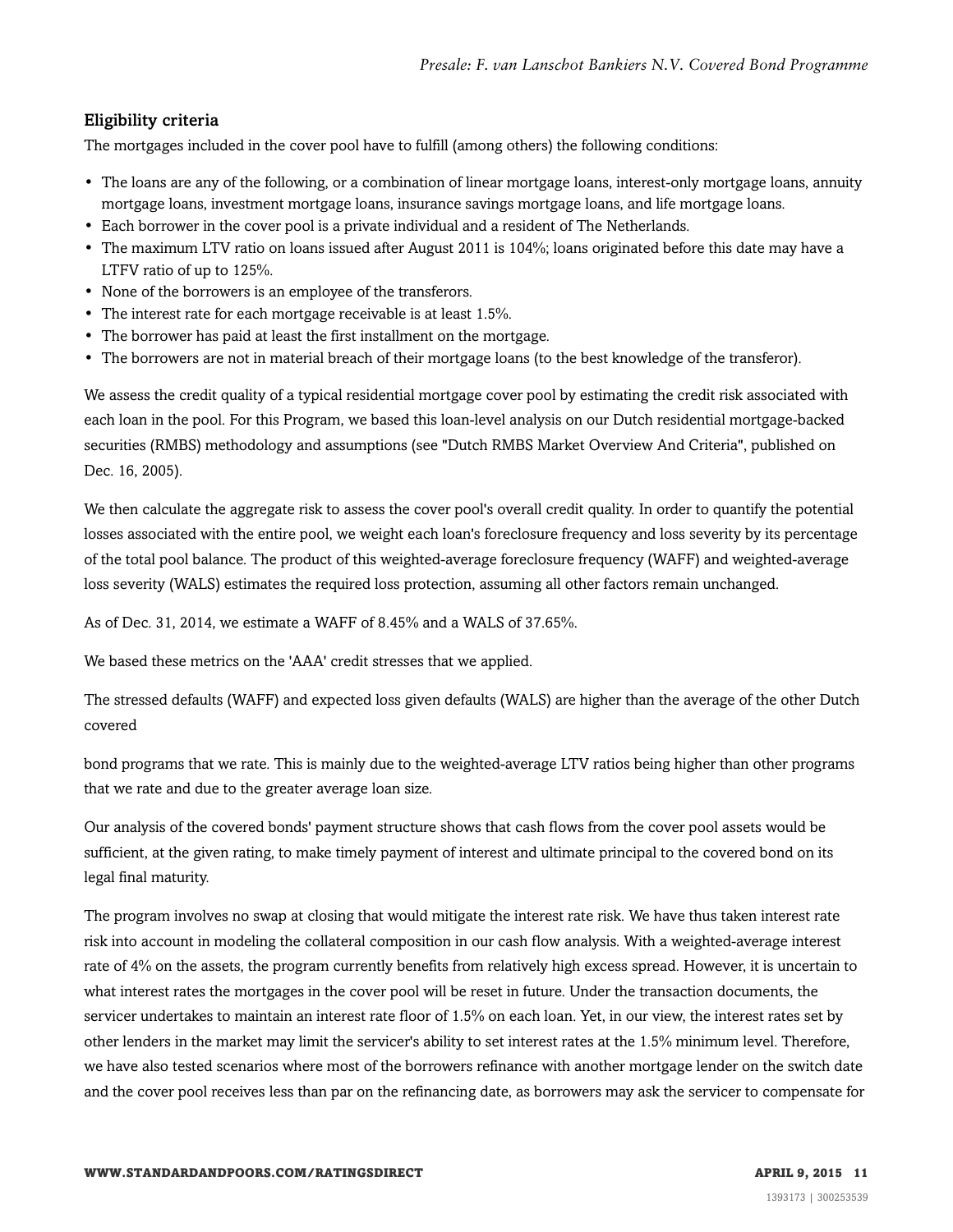costs and damages.

The program documentation allows the CBC to enter into a portfolio or interest rate swap after closing.

We also sized commingling risk in our cash flow model because a replacement framework in the program's structure does not mitigate this risk (see "Counterparty risk").

As of March 31, 2015, the available credit enhancement is 30.80%. The conditional pass-through structure, together with the relatively large difference between the yields of assets and liabilities, enables the program to reach the highest possible rating with a relatively low credit enhancement. We believe the target credit enhancement level sufficient to achieve the preliminary 'AAA' rating is 7%. Further issuances out of the program may change the current cash flow profile.

#### **Table 7**

| Loan Seasoning Distribution* |       |  |  |
|------------------------------|-------|--|--|
| As of Dec. 31, 2014          |       |  |  |
| Percentage of portfolio (%)  |       |  |  |
| Less than 18 months          | 1.31  |  |  |
| 18-24                        | 0.23  |  |  |
| 24-36                        | 0.52  |  |  |
| 36-48                        | 0.72  |  |  |
| 48-60                        | 5.65  |  |  |
| 60-72                        | 5.60  |  |  |
| 72-84                        | 6.00  |  |  |
| 84-96                        | 9.79  |  |  |
| 96-108                       | 15.77 |  |  |
| 108-120                      | 12.12 |  |  |
| Above 120                    | 42.28 |  |  |

\*Seasoning refers to the elapsed loan term.

#### **Table 8**

| <b>Geographic Distribution Of Loan Assets</b>    |        |  |  |
|--------------------------------------------------|--------|--|--|
| As of Dec. 31, 2014                              |        |  |  |
| Top five concentrations Percentage of cover pool |        |  |  |
| Noord Holland                                    | 30.31  |  |  |
| Zuid Holland                                     | 22.11  |  |  |
| Noord Brabant                                    | 14.59  |  |  |
| Gelderland                                       | 10.67  |  |  |
| Utrecht                                          | 12.95  |  |  |
| ∩ther                                            | 9.37   |  |  |
| Total                                            | 100.00 |  |  |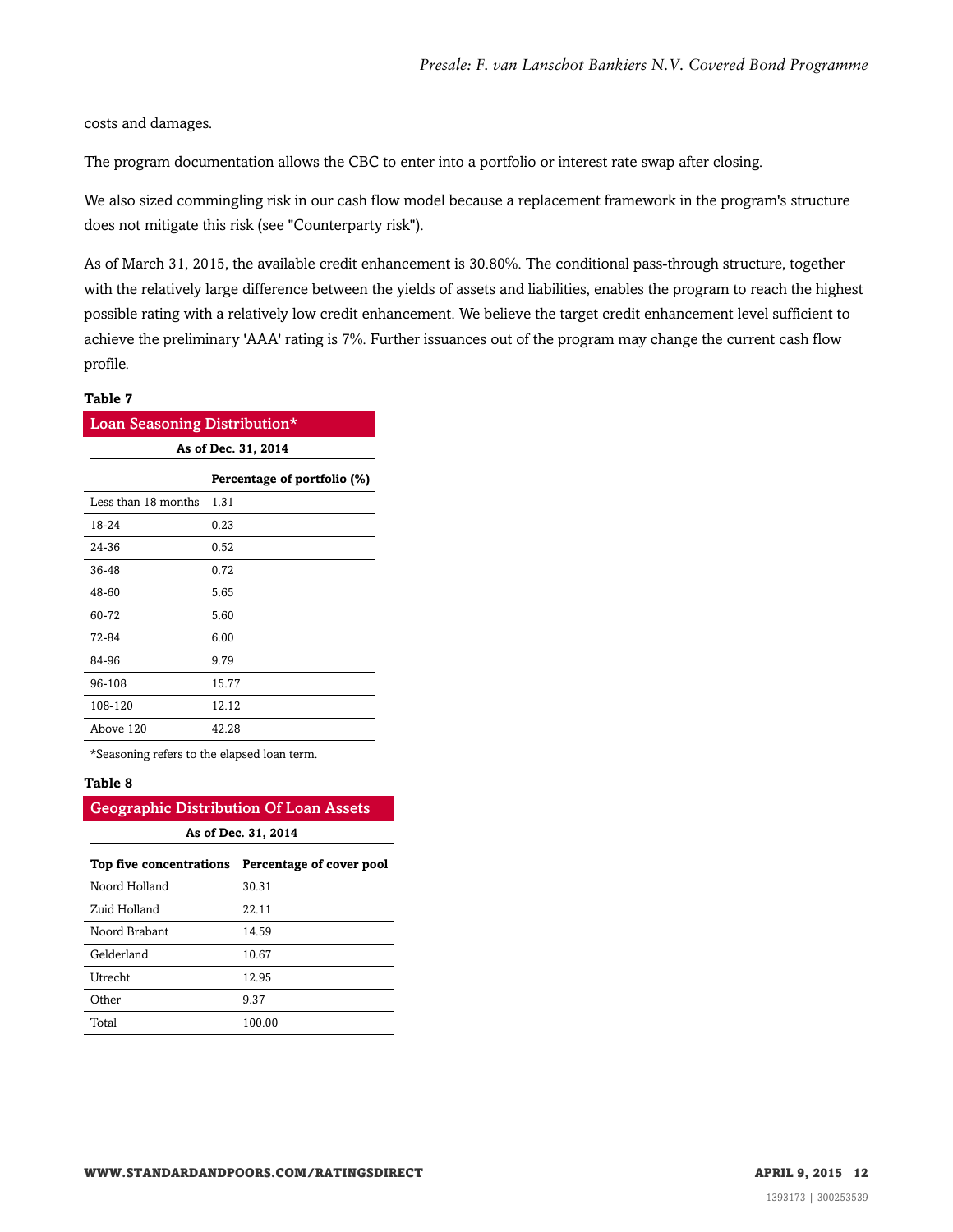#### **Table 9**

| <b>Collateral Uplift Metrics</b>                                      |                            |  |
|-----------------------------------------------------------------------|----------------------------|--|
| As of March 31, 2015                                                  |                            |  |
| Asset WAM (years)                                                     | 19.26                      |  |
| Liability WAM (years)                                                 | 5 (extendible by up to 32) |  |
| Available credit enhancement                                          | 30.80                      |  |
| Required credit enhancement for first notch of collateral Uplift (%)  | N/A                        |  |
| Required credit enhancement for second notch of collateral uplift (%) | N/A                        |  |
| Required credit enhancement for third notch of collateral uplift (%)  | N/A                        |  |
| Target credit enhancement for maximum uplift (%)                      | 7.00                       |  |
| Potential collateral-based uplift (notches)                           | Unlimited                  |  |
| Adjustment for liquidity                                              | N                          |  |
| Adjustment for committed overcollateralization                        | N                          |  |
| Collateral support uplift (notches)                                   | Unlimited                  |  |

WAM--Weighted-average maturity.

#### Counterparty risk

We have identified several counterparty risks to which the covered bonds are exposed. However, as these are either structurally addressed in line with our current counterparty criteria or taken into account in our cash flow modeling, we believe that they do not constrain the rating from a counterparty risk perspective (see "Counterparty Risk Framework Methodology And Assumptions," published on June 25, 2013).

Borrowers in the cover pool will make mortgage payments by direct debit into Van Lanschot collection accounts. This would expose the program to commingling risk.

The collections are transferred on the 14th day of each month into the CBC account held with Société Générale S.A., Amsterdam Branch. The CBC account bank has committed to replace itself if it were to lose its 'A' long-term rating. Our current counterparty criteria, categorizes this counterparty as "bank account" (limited), with a replacement trigger that can support up to 'AAA' rated notes.

In addition, there are various forms of set-off risk relating to deposit accounts, other claims, and savings deposits. The asset cover test addresses these risks by limiting the maximum amount of covered bonds that can be issued under the program.

#### Country risk

We analyze country risk according to our "Methodology And Assumptions For Ratings Above The Sovereign--Single-Jurisdiction Structured Finance," published on Sept. 19, 2014. The program is domiciled in the EU and benefits from an extension feature that allows for a covered bond rating that is up to four notches above the sovereign rating. Given our 'AA+' long-term unsolicited rating on The Netherlands, country risk does not constrain our rating on the covered bonds.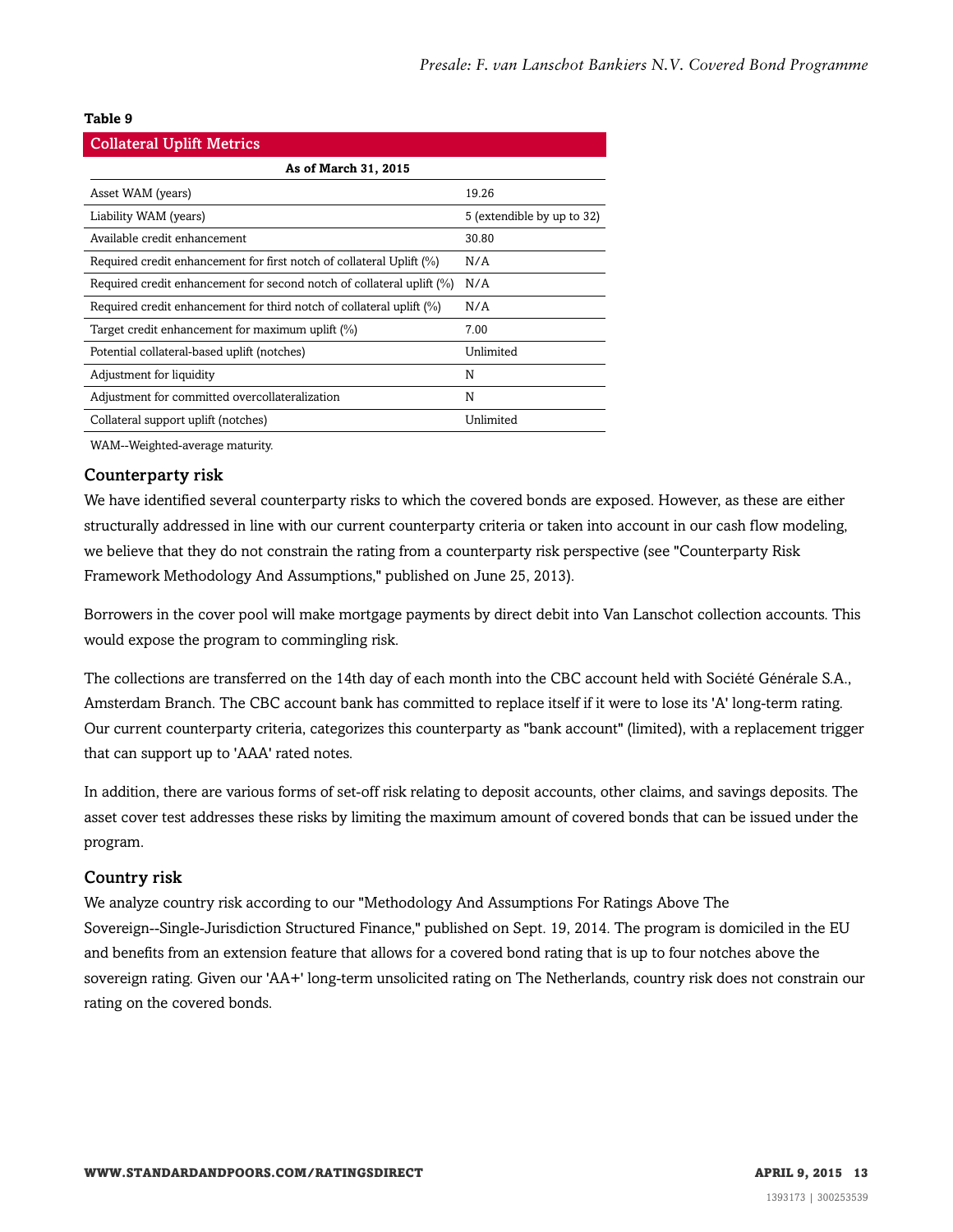## <span id="page-13-0"></span>Related Criteria And Research

#### Related Criteria

- Covered Bonds Criteria, Dec. 9, 2014
- Global Framework For Assessing Operational Risk In Structured Finance Transactions, Oct. 9, 2014
- Methodology And Assumptions For Ratings Above The Sovereign--Single-Jurisdiction Structured Finance, Sept. 19, 2014
- Europe Asset Isolation And Special-Purpose Entity Criteria--Structured Finance, Sept. 13, 2013
- Counterparty Risk Framework Methodology And Assumptions, June 25, 2013
- Guarantee Criteria--Structured Finance, May 7, 2013
- Covered Bond Ratings Framework: Methodology And Assumptions, June 26, 2012
- Covered Bonds Counterparty And Supporting Obligations Methodology And Assumptions, May 31, 2012
- Understanding Standard & Poor's Rating Definitions, June 3, 2009
- Update To The Cash Flow Criteria For European RMBS Transactions, Jan. 6, 2009
- Changes To The Treatment Of Potential Set-Off Risk In The Dutch RMBS Market, Sept. 8, 2006
- Dutch RMBS Market Overview And Criteria, Dec. 16, 2005
- Cash Flow Criteria For European RMBS Transactions, Nov. 20, 2003

#### Related Research

- Cheap Oil And An Expansive QE Program Underpin The Eurozone Recovery, April 2, 2015
- Dutch F. van Lanschot Bankiers' Conditional Pass-Through Covered Bond Program And First Issuance Assigned 'AAA' Rating, March 3, 2015
- Low Interest Rates Are Only Slowly Reviving Europe's Housing Markets, Feb. 5, 2015
- Assessments For Jurisdictional Support According To Our Covered Bond Criteria, Dec. 22, 2014
- Assessments For Target Asset Spreads According To Our Covered Bond Criteria, Dec. 22, 2014
- Global Covered Bond Characteristics And Rating Summary Q4 2014, Dec. 19, 2014
- Dutch RMBS Index Report Q3 2014: Collateral Performance Improves Further Despite A Flagging Economic Recovery, Nov. 21, 2014

#### **Additional Contact:**

Covered Bonds Surveillance; CoveredBondSurveillance@standardandpoors.com